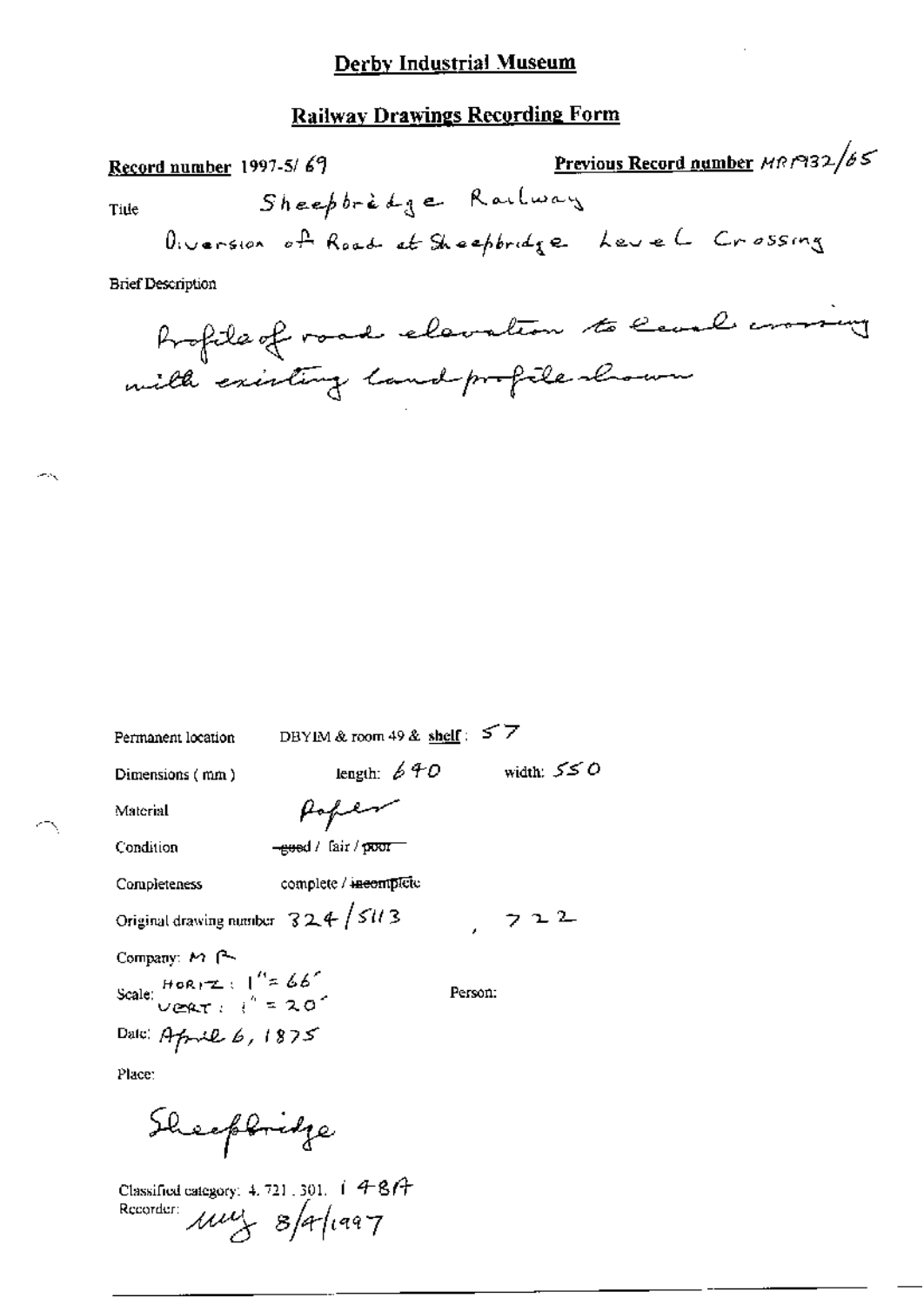## **Railway Drawings Recording Form**

| Sheepbridge Railway<br>Title<br><b>Brief Description</b><br>Sheeploredge Level Crossing and<br>proponed bridge over railway | Plan showing road deviation at |
|-----------------------------------------------------------------------------------------------------------------------------|--------------------------------|
|                                                                                                                             |                                |
|                                                                                                                             |                                |
|                                                                                                                             |                                |
|                                                                                                                             |                                |
|                                                                                                                             |                                |
|                                                                                                                             |                                |
| New conthumbs 8 hridge - red                                                                                                |                                |
| Exerting road - amonge                                                                                                      |                                |
|                                                                                                                             |                                |
| Railway - hlue                                                                                                              |                                |
|                                                                                                                             |                                |
|                                                                                                                             |                                |
|                                                                                                                             |                                |
| DBYIM & room $49$ & shelf: $66$<br>Permanent location                                                                       |                                |
| length: $93^\circ$<br>Dimensions (mm)                                                                                       | width: $575$                   |
| Pofer on Jobric<br>Material                                                                                                 |                                |
| Condition<br>$good / 8\pi\tau$ poor $-$                                                                                     |                                |
| Completeness<br>complete / incomplete                                                                                       |                                |
| Original drawing number $324/5113$                                                                                          |                                |
| Company: $M$ <sup>2</sup>                                                                                                   |                                |
| Scale: $1'' = 40$ FEET<br>Person:                                                                                           |                                |
| Date: 1881                                                                                                                  |                                |
| Place:                                                                                                                      |                                |
| Sheephidge                                                                                                                  |                                |
|                                                                                                                             |                                |

Recorder:  $\text{MFG}$  14.11.97

ф,

 $\bar{1}$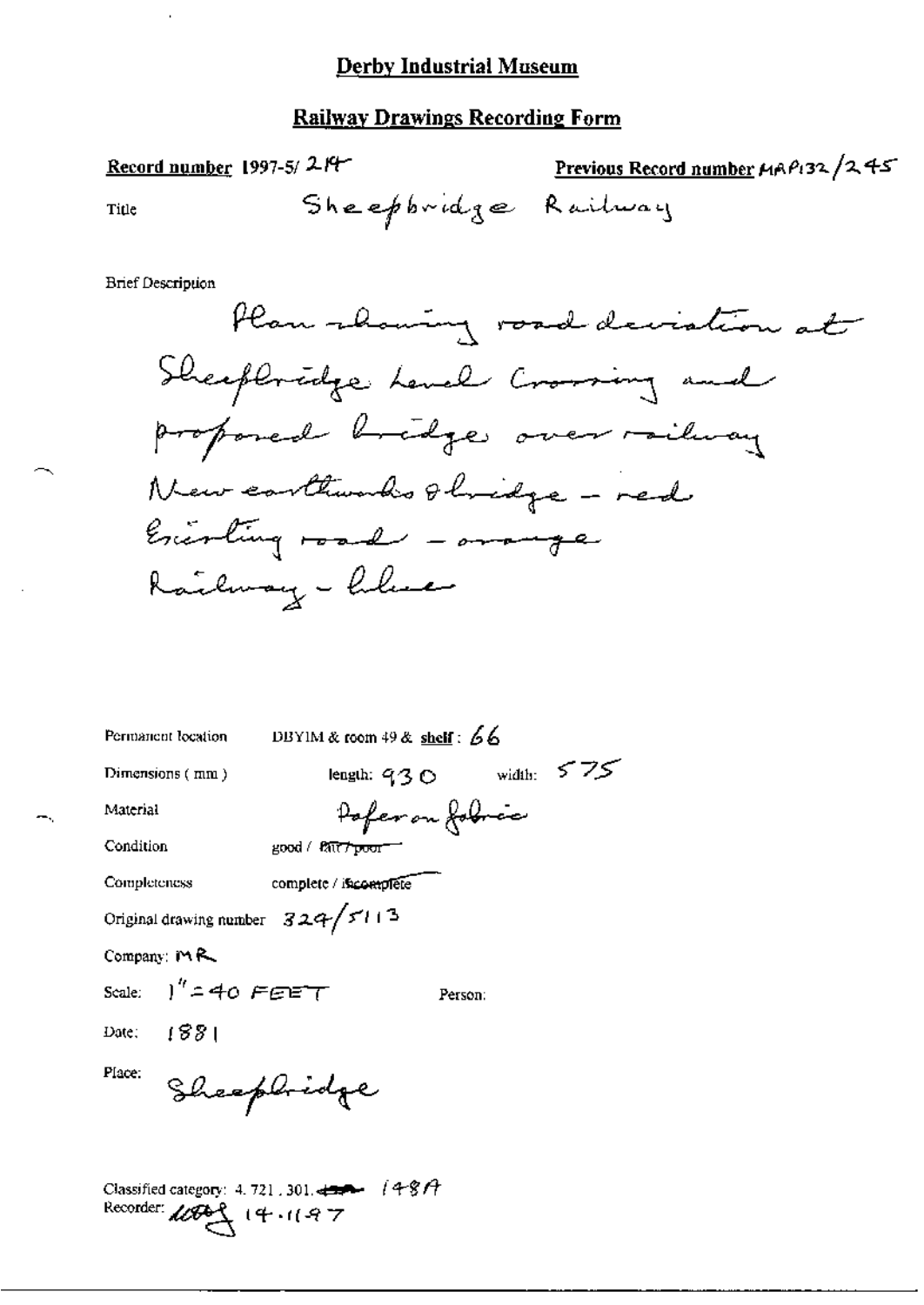#### Record number 1997-5/301.1

Previous Record number MRP13 2/3347

**Title** 

**Brief Description** 

Plan of track rate connecting Nexfield Colliany, Dunston Colliany and Mank Wood Colliany. Area of land between each field hourdary -lum Landonner: His Grace the Dake of Ruttand.

Permanent location DBYIM & room 49 & shelf:  $7C$ 

Tracing paper on followice

 $794-$ 

Dimensions (mm)

length:  $2\degree$  O vidth:  $3\degree$  70

Person:

Condition

Material

good fair/poor Brittles Completeness

complete / incomplete

Original drawing number

Company:  $H_1R$ 

Scale:

Date:

Place:

Sheep bridge

 $1''=2c+19.05$ 

Recorder:  $1100 + 16 - 1.98$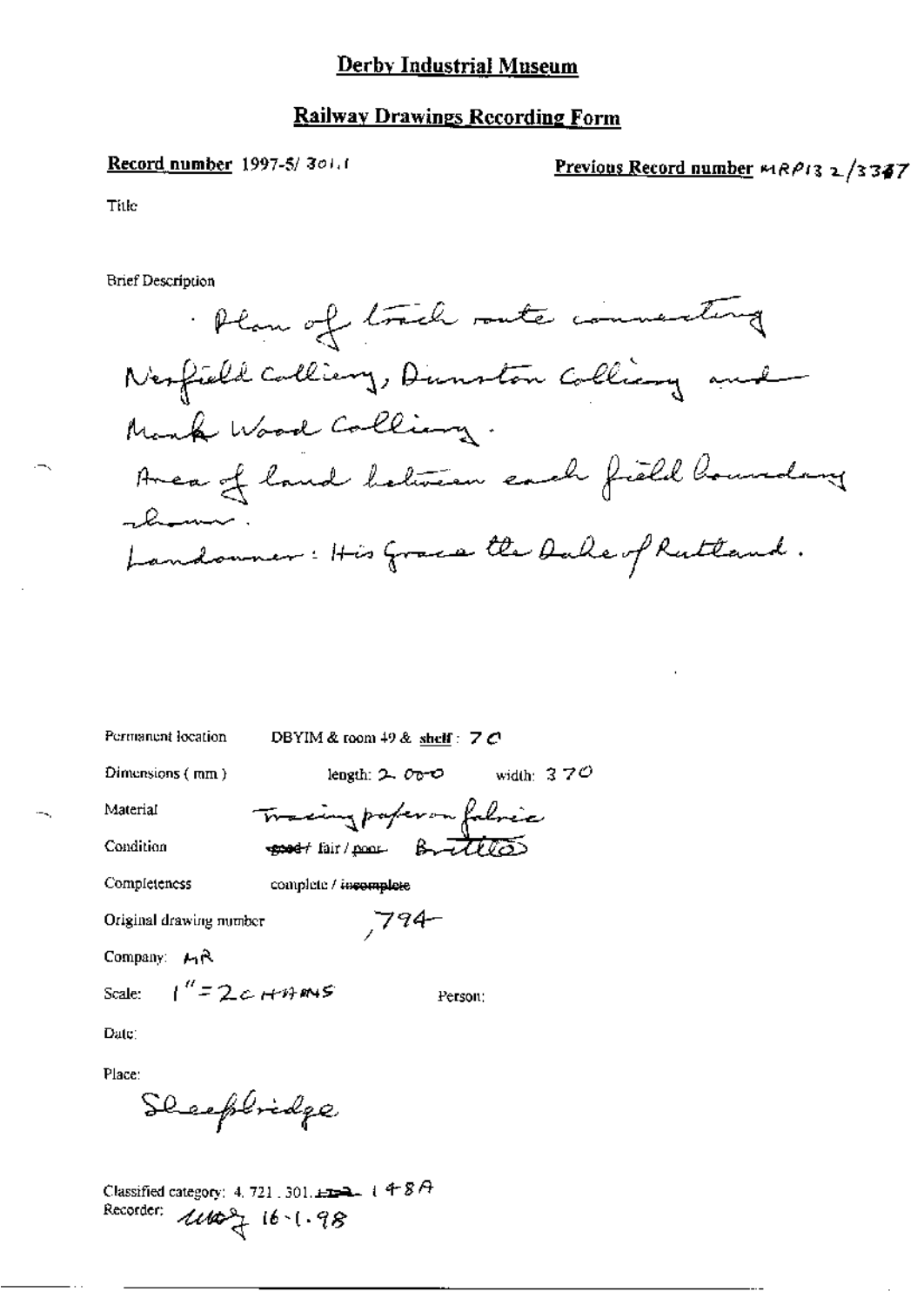**Record number 1997-5/301.2** - 301.4

Previous Record number  $wR \rho_1$ 32/33 7

Title

**Brief Description** 

Three tracings showing proposed land purchases untillhoundaries, landowner roads, huildings etc. Foo brittle to handle or mark

Permanent location

DBYIM & room 49 & shelf: 7  $\mathcal{O}$ 

Dimensions (mm)

length:

complete / incomplete

Material

Tracing paper -geed / fair / poor VERY BRITTLE

Condition

Completeness

Original drawing number

Company: MR

Scale:  $1'' = 2c$ *i* $m \le$ 

Person:

width:

Date:

Place:

Sheepbridge

Classified category: 4, 721, 301  $\pi$ <sup>2</sup> | 4 8 h Recorder:  $16 - 1.98$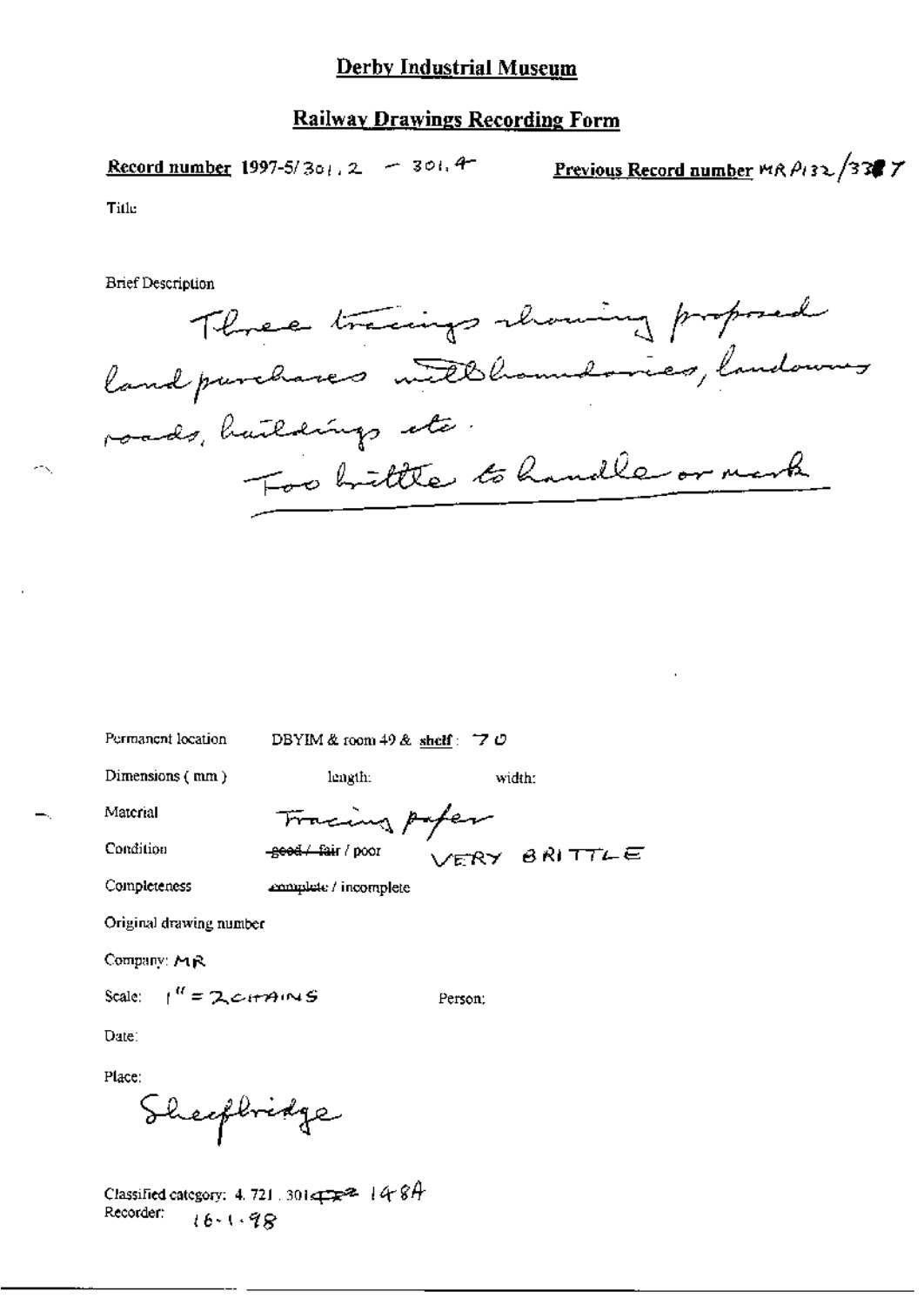Previous Record number MR  $P(3, 2/30x)$ Record number 1997-5/ $271.34$ M.R. SHEEPBRIOGE. RECONSTRUCTION OF BRIOGE NO3. CENTERING Title. FOR BUILDING ARCHES

**Brief Description** 

Elevation, rection & plan of centering for ride and centre spaces

Permanent location

DBYIM & room 49 & shelf:  $69$ 

Dimensions (mm)

length:  $940$ 

Material Condition

Francingfobric good / <del>fair / poo</del>r

Completeness

complete / incomplete

 $30/15$ Original drawing number

Company: MR

Scale:  $1^{n}$  = 2 FEET Date:  $I'' = 8$  FEET

Person:

width:  $6/0$ 

Place:

Shaephickge

Classified category: 4.721, 301,  $\overbrace{C}$  = 14-8 A<br>Recorder:  $\mathcal{U}\mathcal{H}\mathcal{G}$  (e = 1 - 9 8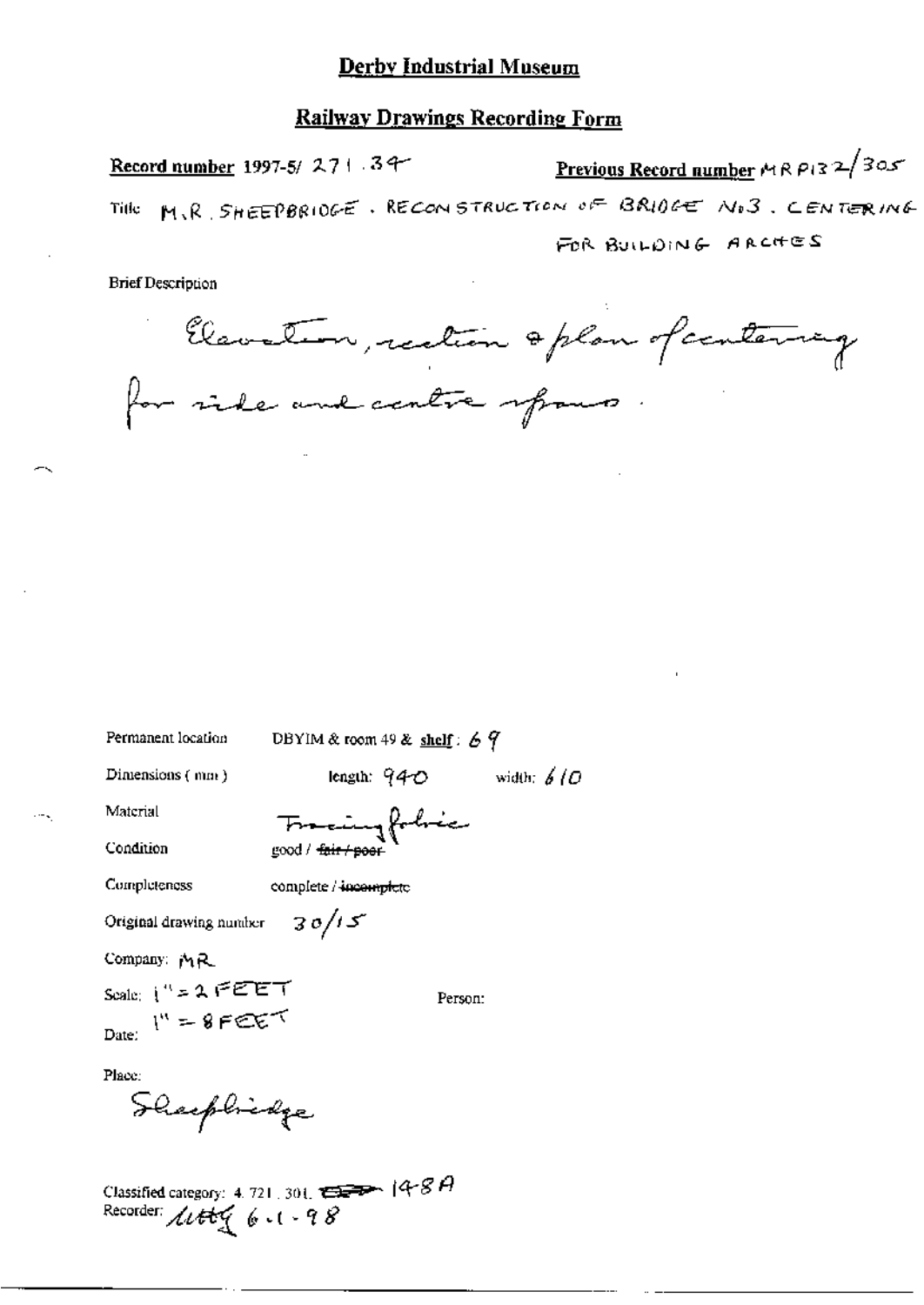## **Railway Drawings Recording Form**

Record number 1997-5/ 287

Previous Record number  $nRP/32/32$ Midland Radway

 $\operatorname{Title}$ 

**Brief Description** 

| Permanent location      | DBYIM & room 49 & shelf : $70$          |              |
|-------------------------|-----------------------------------------|--------------|
| Dimensions (mm)         | length: $3160 -$                        | width: $425$ |
| Material                | Tracing fabric                          |              |
| Condition               | good / fair / peor-                     |              |
| Completeness            | complete / i <del>ncomplete - -</del> - |              |
| Original drawing number | 358                                     |              |
| Company $M$ $R$         |                                         |              |
| Scale: $1'' = 40$ FeeT  | Person:                                 |              |
| Date:                   |                                         |              |
| Place:                  |                                         |              |
|                         | Sheephridge Brouch Line                 |              |
|                         |                                         |              |

Classified category: 4.721.301.  $\leftarrow$  14-8A, 122.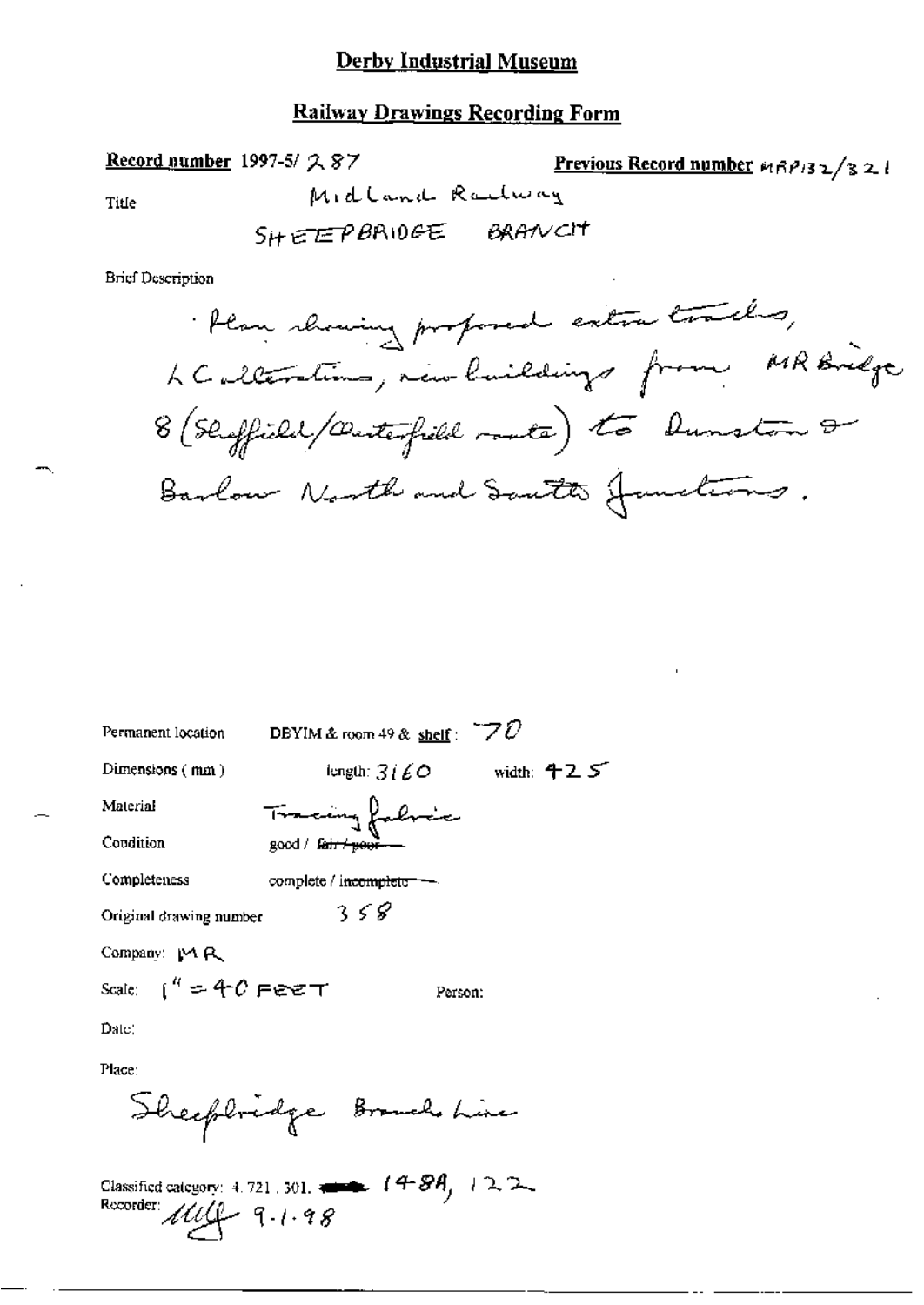### **Railway Drawings Recording Form**

Record number 2005-496/15, 1 **Previous Record number** SHEEPBRIDGE-NESFIELD BRANCH Title PROPOSED ALTERED METHOD OF WORKING

**Brief Description** 

Plan of tracks, buildings, liver frames and elterations to be made to their operation. From Sheffield Road frommel Box to end of Nesfield Branch.

|                                                               | 33                                            |                             |  |  |
|---------------------------------------------------------------|-----------------------------------------------|-----------------------------|--|--|
| Permanent location                                            | DBYIM & room $\blacksquare$ & shelf : { $2.3$ |                             |  |  |
| Dimensions $(mn)$                                             |                                               | length: $1390$ width: $525$ |  |  |
| Material                                                      | Tracing folice                                |                             |  |  |
| Condition                                                     | good / <del>fair / po</del> or                |                             |  |  |
| Completeness                                                  | complete / incomplete                         |                             |  |  |
| Original drawing number $A/783/49$                            |                                               |                             |  |  |
| Company: $L \sim f \le R$                                     |                                               |                             |  |  |
| Scale: $1^R \nightharpoonup 2$ chains                         |                                               | -Person:                    |  |  |
| Date:                                                         |                                               |                             |  |  |
| Place:                                                        |                                               |                             |  |  |
| SHEEPBAINGE _                                                 |                                               |                             |  |  |
| NESFIELD                                                      |                                               |                             |  |  |
| Classified category: $+$ 721, 301, $+$ $4.8$ $+$<br>Recorder: |                                               |                             |  |  |

corder:<br>*hibille*s 10/3/2006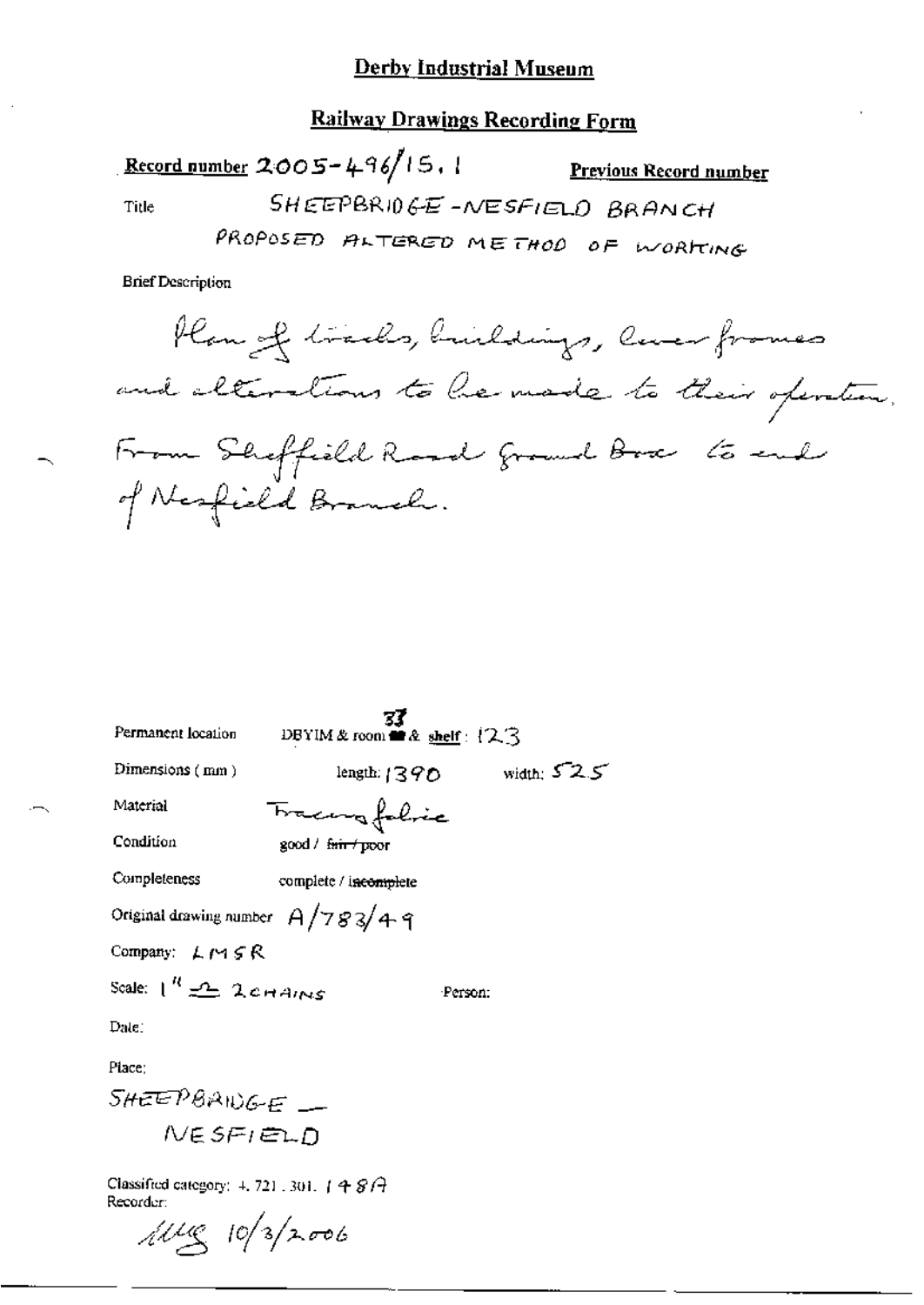LMASR

Record number  $2005 - 496/15$ , 2

**Previous Record number** 

Title

SHEEPBRIDGE, NESFIELD BRANCH LOADING OF COAL AT BOOMERS SIDING

**Brief Description** 



Permanent location

**33**<br>DBYIM & room  $\blacksquare$  & shelf:  $12.3$ 

Dimensions (mm)

length:  $1050$  width:  $465$ 

Material

Fracing folvic good / fair / poor

Condition

Completeness complete / incomplete

Original drawing number  $475/42$ 

Company:  $LMSR$ 

Scale:

Person:

Place:

Date:

NESFIELD BRANCH

Classified category: 4, 721, 301,  $|48A$ Recorder:

 $11499/10/3/2006$